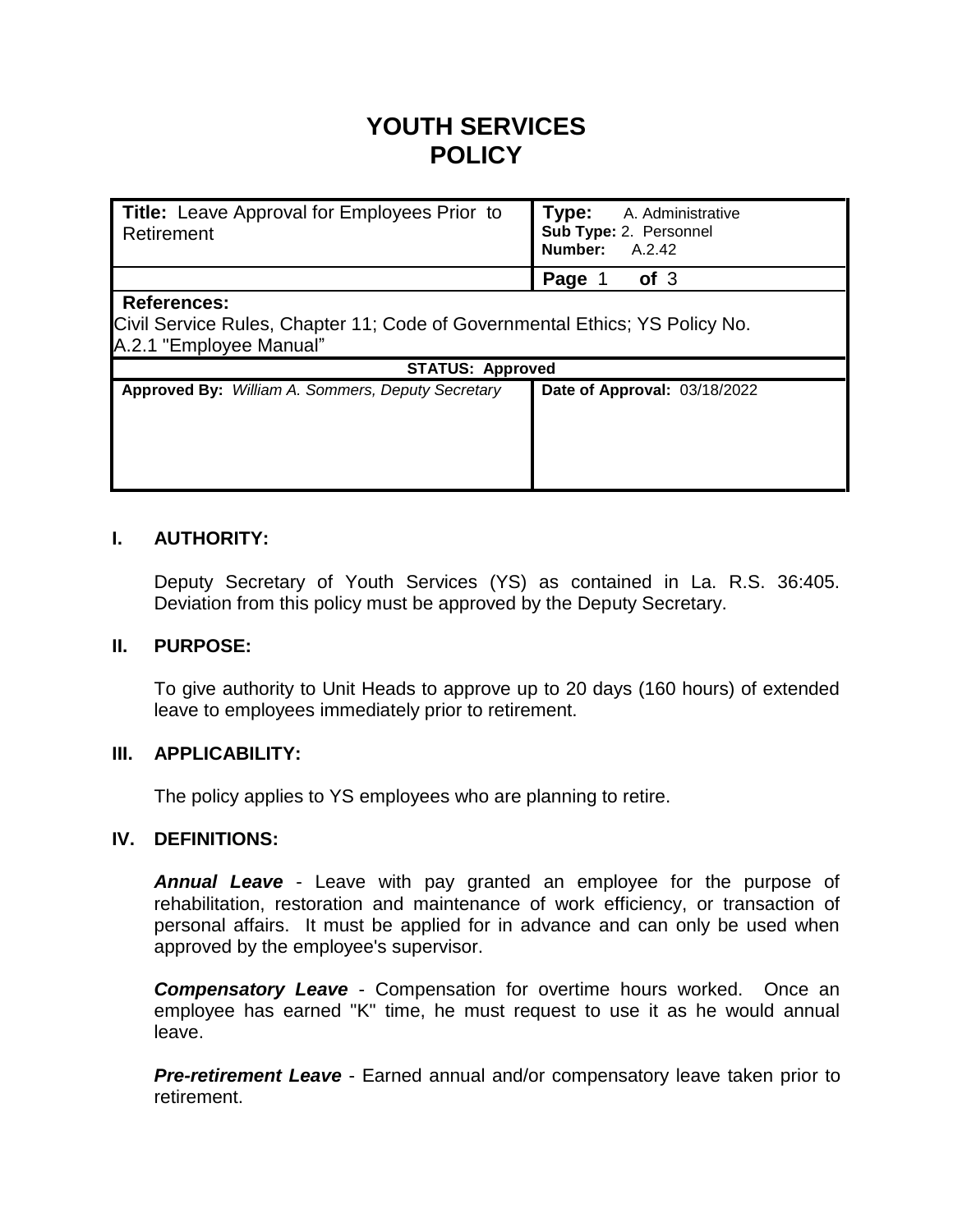#### **YS Policy No. A.2.42 Page 2**

*Sick Leave* - Leave with pay granted an employee who is suffering with a disability which prevents him/her from performing his/her usual duties and responsibilities or who requires medical, dental, psychological, or optical consultation or treatment.

*Unit Head* – For purposes of this policy, the Deputy Secretary, Facility Directors and Regional Managers.

#### **V. POLICY:**

It is the Deputy Secretary's policy that Unit Heads have authority to approve extended annual and/or compensatory leave to employees prior to retirement as outlined under the procedures of this policy. In addition, employees shall be required to sign and date their retirement documents prior to the granting of this type leave. Employees on pre-retirement leave shall:

- 1. Continue to earn annual and sick leave and will be eligible for performance adjustments; and
- 2. Not perform work which would be in violation of La. R.S. 42:1121 "Post Employment," as outlined in the "Code of Governmental Ethics".

### **VI. DUTIES AND RESPONSIBILITIES:**

A. Pre-retirement employees shall:

Ensure that their retirement documents are signed prior to requesting the 20 day pre-retirement leave through their supervisor.

B. Supervisors shall:

Ensure that retirement documents have been completed and signed by the employee before forwarding the "Employee's Request for Pre-Retirement Leave" form [see Attachment A.2.42 (a)] to the Unit Head.

- C. Unit Heads shall:
	- 1. Notify all employees of the requirements of this policy.
	- 2. Be authorized to approve up to 20 days of extended leave prior to an employee's retirement.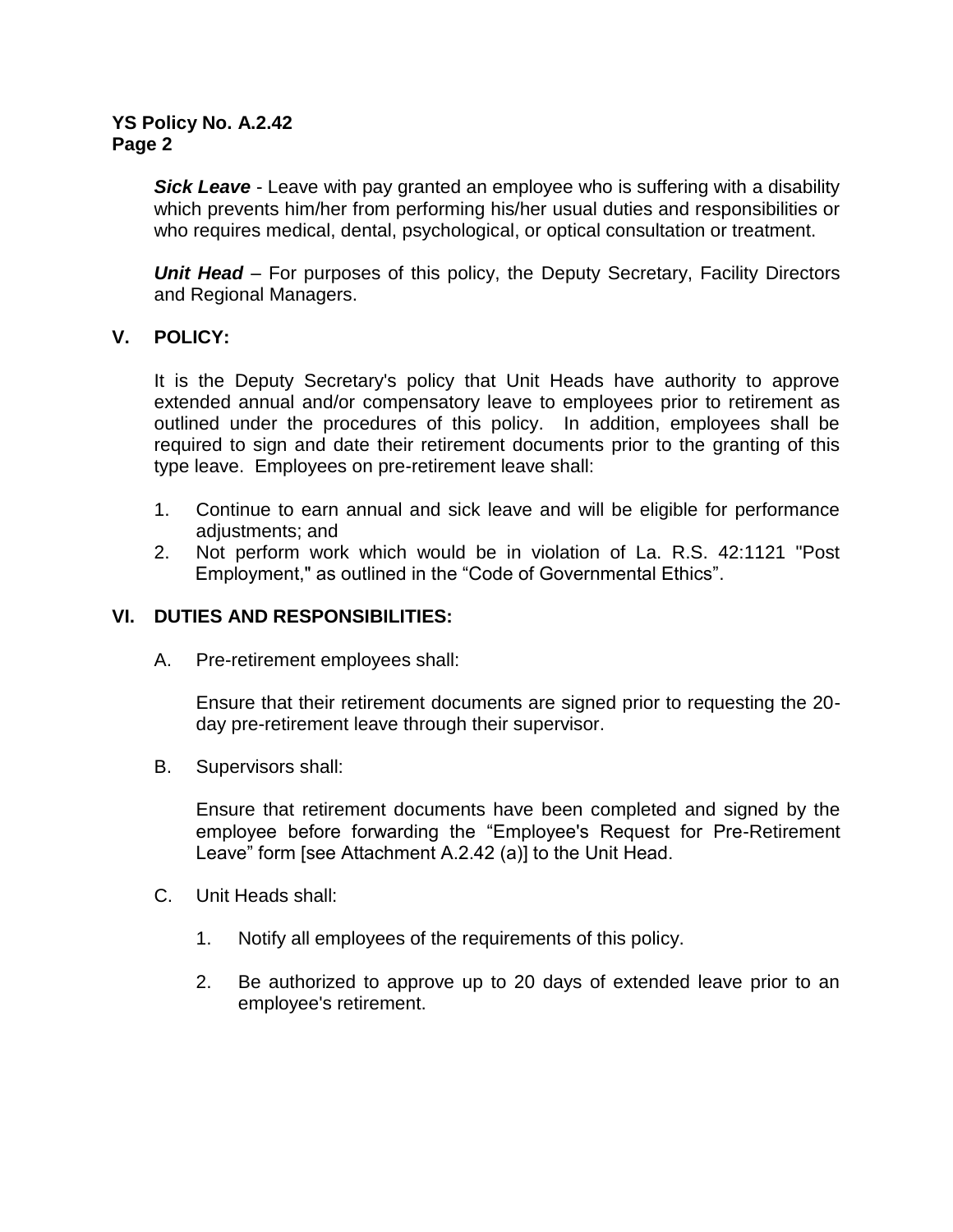#### **YS Policy No. A.2.42 Page 3**

- 3. Ensure that each employee who plans to retire signs and dates the necessary retirement documents prior to the granting of pre-retirement leave.
- 4. The Unit Head or their designee shall be responsible for sending the "Employee's Request for Pre-Retirement Leave" form to the Office of Management and Finance (OMF) at Central Office. OMF shall transmit the form to the Deputy Secretary.
- D. The Deputy Secretary shall authorize Unit Heads to approve pre-retirement leave, up to 20 days, for employees who are scheduled to retire.

**Previous Regulation/Policy Number:** A.2.42 **Previous Effective Date:** 03/06/2019<br>**Attachments/References:** A.2.42 (a) R A.2.42 (a) Request for Pre-Retirement Leave.March 2019